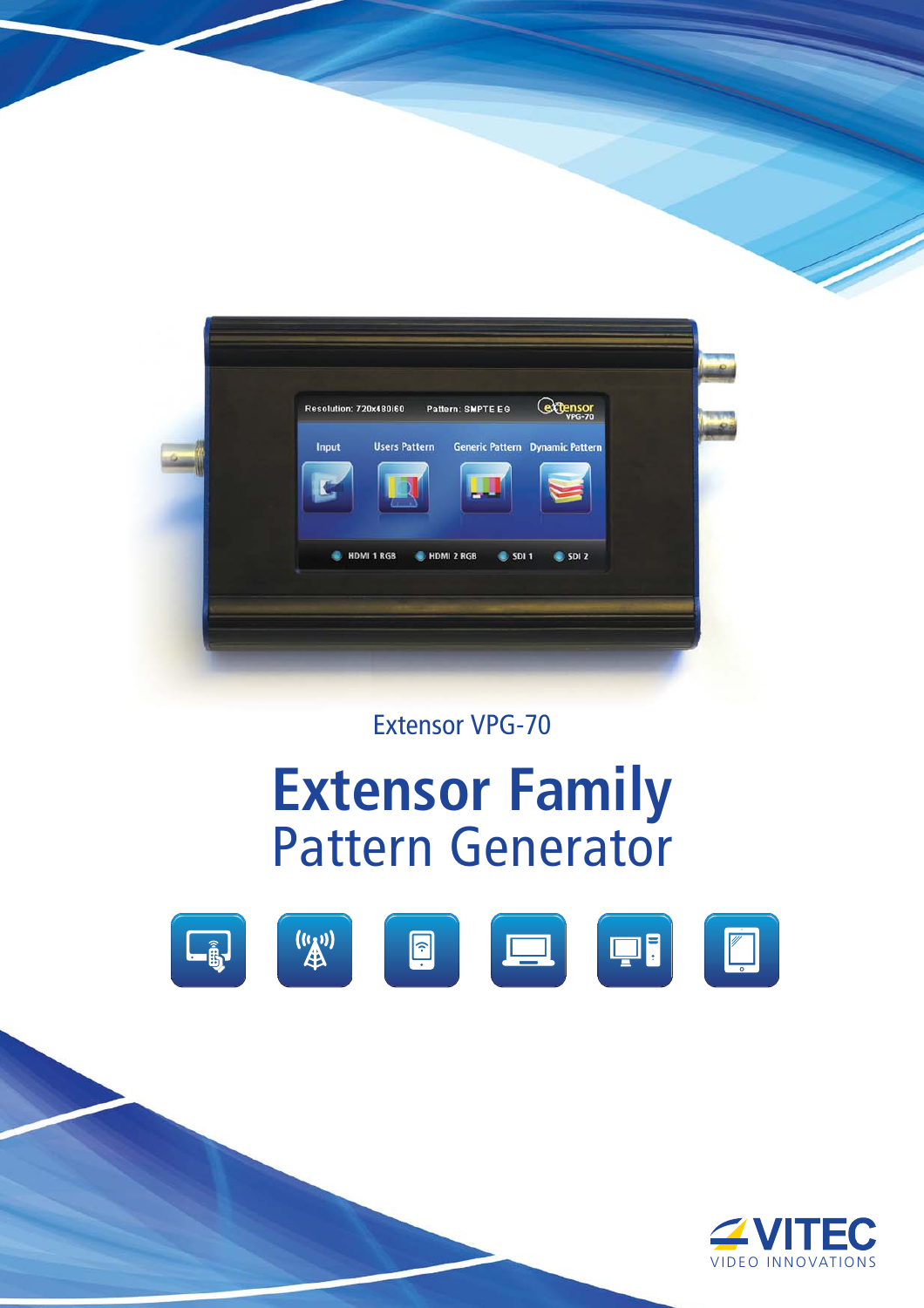# **Extensor Family** Pattern Generator

### **Extensor VPG-70: Pattern Generator**

### **HD Pattern Generator Includes a User-friendly LCD Touchscreen Interface**

Extensor VPG-70 generates standard and custom motion video and audio patterns for setup and performance testing of video processing equipment. With 24 standard video patterns, audio patterns based on 22 tones ranging from 100Hz to 24,000Hz and the ability to generate custom user motion video patterns via an integrated USB connection, VPG-70 provides the format and pattern sequences you need.

The compact Extensor VPG-70 includes a user-friendly LCD touchscreen interface. Outputs include 2 HDMI YUV/RGB outputs with up to 4 stereo channels and 2 SDI outputs with up to 8 stereo channels and payload ID options. DVI outputs are supported through an HDMI adaptor.

The color, speed and size of the bouncing box at the side of the screen are configurable. Up to 16 configurations may be saved, including time control sequences. A binary time code is displayed on-screen in the top left corner and an ancillary time code is available in SDI. Audio noise is synchronized with both the time code and the square box and generated every 1, 2, 4 or 8 seconds of the time code and/or when the square box changes direction.

Extensor VPG-70 can be configured to set one of its outputs as an input. This function will allow the use of Extensor VPG-70 as an analyzer, making it possible to check CRC, audio and video quality (PSNR) and to measure the latency of the complete video chain.



## **High Definition Video Pattern Generator**

- VPG-70 generates video and audio patterns
- Custom patterns supported through the USB
- Friendly LCD touchscreen user interface
- DVI outputs supported through HDMI adapter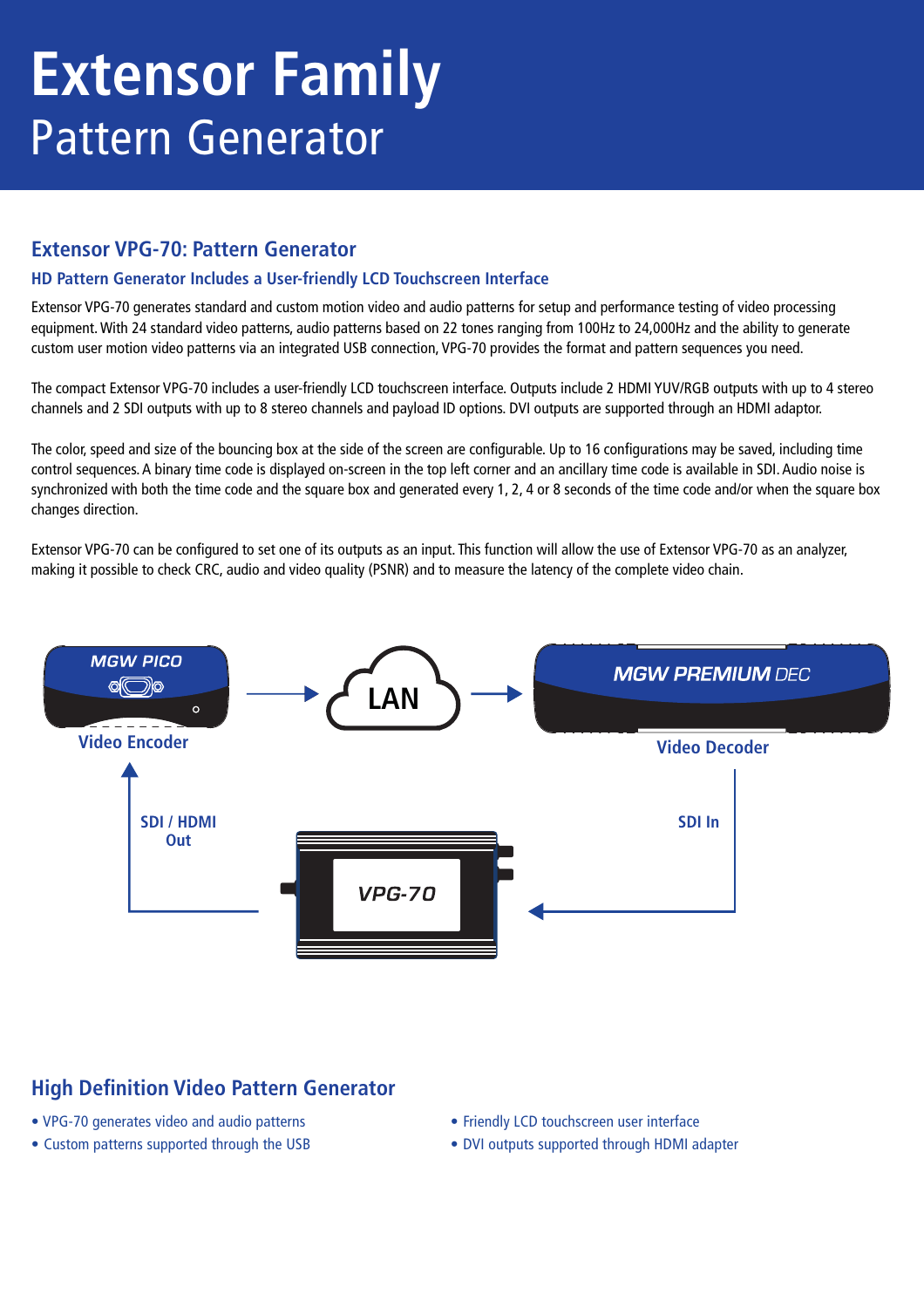

| <b>VPG-70</b>                                                                                   |                                                                                                                                                                                                                                                                              |  |
|-------------------------------------------------------------------------------------------------|------------------------------------------------------------------------------------------------------------------------------------------------------------------------------------------------------------------------------------------------------------------------------|--|
| <b>VIDEO</b>                                                                                    |                                                                                                                                                                                                                                                                              |  |
| Inputs                                                                                          | 1x SDI<br>(SDICompliance SMPTE-259M, SMPTE-292M, SMPTE-424M & SMPTE-425-A)<br><b>USB 2.0</b><br>Genlock<br>Ethernet                                                                                                                                                          |  |
| Outputs                                                                                         | 2x HDMI (YUV/ RGB) / DVI (not included in the package)<br>(Colorimetry: Studio BT601(SD) and Studio BT709(HD))<br>2x SDI with Payload ID Option<br>(Colorimetry: Studio and Computer BT601 and BT709)<br>SDI Compliance: SMPTE-259M, SMPTE-292M, SMPTE-424M &<br>SMPTE-425-A |  |
| <b>AUDIO</b>                                                                                    |                                                                                                                                                                                                                                                                              |  |
|                                                                                                 | 22 Audio tones from 100Hz to 24 000Hz                                                                                                                                                                                                                                        |  |
| <b>HDMI</b>                                                                                     | Up to 4 stereo channels                                                                                                                                                                                                                                                      |  |
| SDI                                                                                             | Up to 8 stereo channels                                                                                                                                                                                                                                                      |  |
| <b>RESOLUTIONS &amp; FRAME RATES SUPPORTED</b>                                                  |                                                                                                                                                                                                                                                                              |  |
|                                                                                                 | 1080p at 23.97 / 24 / 25 / 29.97 / 30 / 50 / 59.97 / 60 frames per second<br>1080i at 50 / 59.94 / 60 frames per second<br>720p at 50 / 59.94 / 60 frames per second<br>480p, 576p, PAL, NTSC                                                                                |  |
| <b>ADVANCED FEATURES</b>                                                                        |                                                                                                                                                                                                                                                                              |  |
| Time-code                                                                                       | OSD Time-code<br>Binary Time-code on the left-top corner<br>Ancillary Time-code in SDI (LTC and DVITC)<br>Drop frame option                                                                                                                                                  |  |
| <b>KLV</b>                                                                                      | Generate KLV data from an external file, which can then be synchronized at a<br>frame accuracy or at a define timecode                                                                                                                                                       |  |
| Square box                                                                                      | Box bouncing on the sides of the screen<br>Colour, Speed and size are configurable                                                                                                                                                                                           |  |
| Genlock                                                                                         | Yes (device synchronization)                                                                                                                                                                                                                                                 |  |
| Audio/Video Synchronization with<br>timecode and square                                         | Audio noise is generated every 1,2,4 or 8 seconds of time-code<br>Audio noise is generated when square direction changes                                                                                                                                                     |  |
| Save Configuration / Sequence                                                                   | Up to 16 different configurations with time control sequence<br>Possibility to generate Format or Pattern sequences                                                                                                                                                          |  |
| Network                                                                                         | A TCP socket implemented in software allows to control device by Network                                                                                                                                                                                                     |  |
| Video generator                                                                                 | High quality MPEG-2 decoder (2GB internal memory)<br>Display video up to 1920 x 1080p60 4:2:2                                                                                                                                                                                |  |
| 24 STANDARD PATTERNS & 12 USER PATTERNS                                                         |                                                                                                                                                                                                                                                                              |  |
| SMPTE EG 75%<br>Bars 100/0/100/0<br>Random<br>Unicolor<br>Gradient<br>Frame ramps<br>Gray Level | Green Level<br><b>VLines</b><br>Red Level<br>Bars 100% Red<br>Black2White 8x8<br>Circle 4:3<br>Circles<br>Circle 16:9<br>SMPTE_HD_Bars<br>Chroma Burst<br>Path Equalizer<br><b>Border lines</b><br>Grid<br><b>MBurst</b>                                                     |  |

HLines

Plug

Blue Level